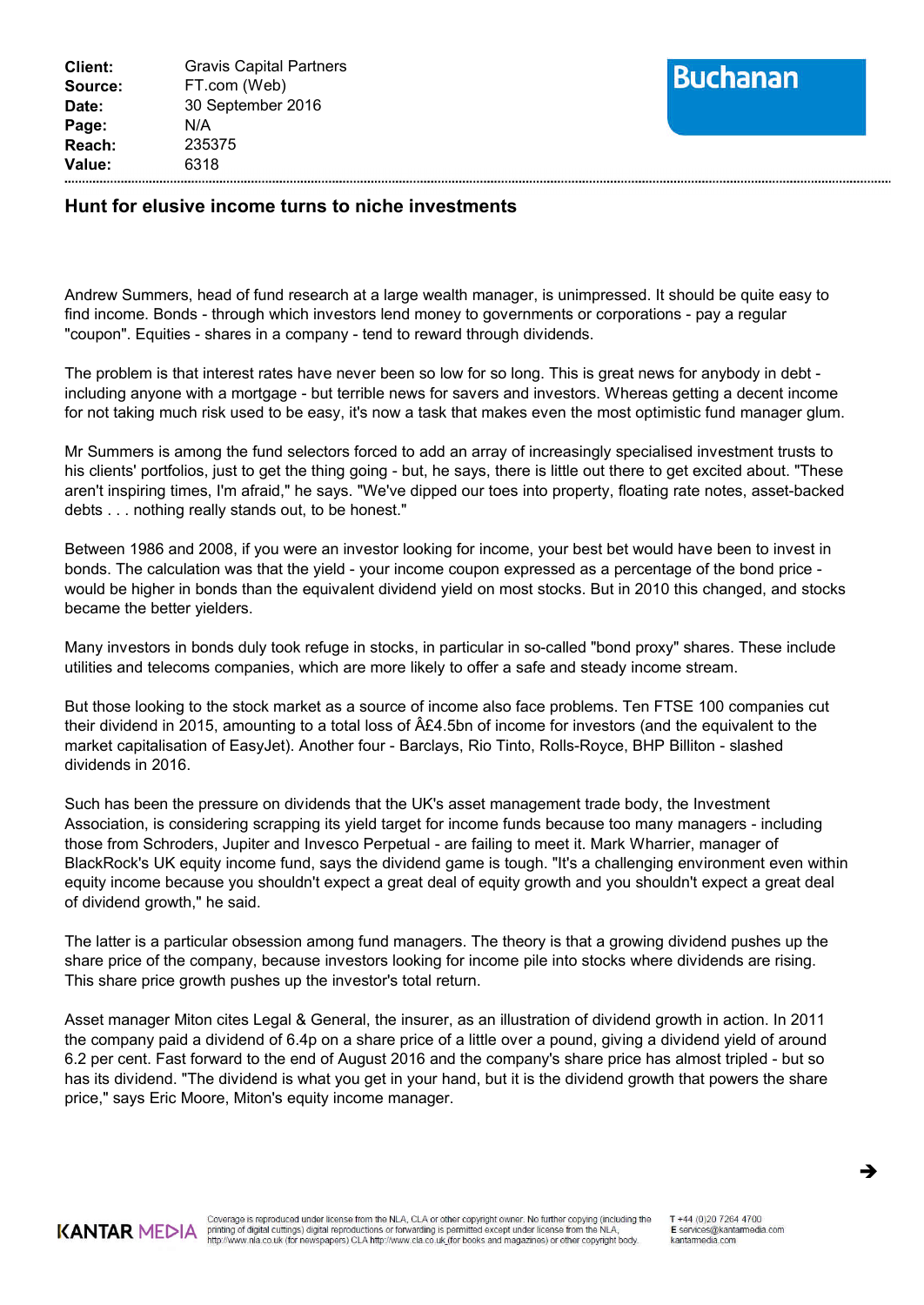## **Buchanan**

Although most income fund managers predictably insist that they can still find those juicy income-yielding stocks, there is plenty of concern at the sustainability of the dividend growth around in the FTSE at the moment. "For the last couple of years, dividend growth has been more than earnings growth," said Mr Moore. "That can't carry on forever."

The UK's vote to leave the EU in June surprised markets, wiping 9 per cent off the UK's blue-chip index in early trading.

But Brexit, perversely, has helped those looking for equity income. About 70 per cent of FTSE 100 companies make their earnings overseas and pay dividends in either dollars or euros. The sudden depreciation of the pound means that investors in those stocks saw a rise of approximately 15 per cent in the income payments they received. Before Brexit, Miton said it was expecting an average dividend growth of around 2 per cent for the year for large-cap stocks. Now it expects around 7 per cent.

BlackRock, the world's largest asset manager, says sterling's fall is masking a lack of actual dividend growth. "Overall, you should be looking in the 3 to 5 per cent range [for FTSE 100 dividend growth] in this year, but it's entirely driven by currency," says Mr Wharrier. "I don't think there is any real dividend growth in the FTSE 100." The smaller companies in the FTSE 250, the UK's mid-cap index, are likely to grow faster once the currency effects are stripped out, he adds - but only because their dividend yield was lower to begin with.

The disappointing performance of traditional asset classes has left investors scratching their heads about where to go next. Wealth managers and multi-asset fund managers, who tend to manage a fund of funds and can have their pick of almost any asset class, are at the forefront of the struggle.

"The challenge is making more income without taking on ever-increasing levels of risk," says Justin Oliver, deputy chief investment officer at Canaccord Genuity wealth management. "We could get some yield on Indian bonds at around 7 per cent at the moment - but that wouldn't fit the risk profile [of our portfolios]."

Many retail funds are turning to the weird and wonderful world of investment trusts: closed-ended funds that tend to specialise in niche and often illiquid investments. Infrastructure, renewable energy, peer-to-peer lending, and odd corners of the property market, such as GP surgeries and student accommodation, are all currently popular.

Andrew Summers of Investec Wealth is among the professional fund pickers who are sceptical about property as an investment. He is unsure that rental growth can continue in a post-Brexit world. "In an economy where things are going well, landlords can increase their rent in line with inflation," he said. "But I don't think that will happen."

However, he is keen on what he views as "inflation-linked" ways to invest in property. GP surgeries are an example. Doctors have the national health service as their landlord, and their leases are often explicitly inflation-linked. MedicX, the healthcare property fund, plays on this theme with a portfolio of 151 properties that includes GP surgeries, care homes, retirement housing and private hospitals. The properties are typically let for about 20 years directly to the NHS.

It's proven to be a hit among investors and currently trades at almost twice its net asset value, meaning investors will pay double what the underlying property is worth just to get exposure. The fund is also heavily geared so its dividend yield is high - at nearly 7 per cent (but if that changes the leverage will magnify losses).



Coverage is reproduced under license from the NLA, CLA or other copyright owner. No further copying (including the printing of digital cuttings) digital reproductions or forwarding is permitted except under license from the NLA,<br>http://www.nla.co.uk (for newspapers) CLA http://www.cla.co.uk (for books and magazines) or other copyright

è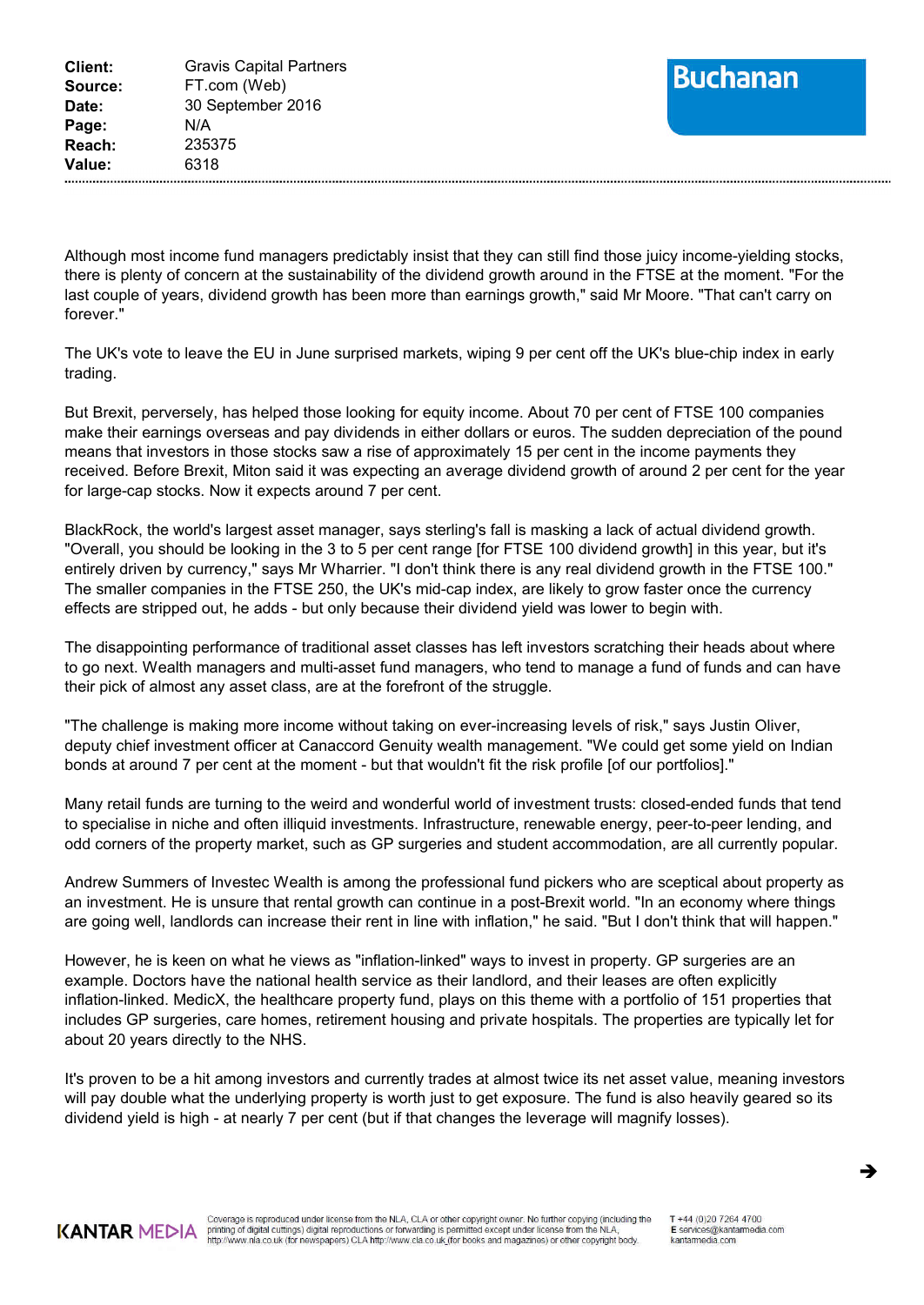

Student accommodation is another good property niche, says Mr Summers. "It's about students coming from overseas and they'll keep coming - overseas students are effectively now paying less because of the sterling weakness." Empiric Student Property, trading at a 12 per cent premium to net asset value with a yield of 5.2 per cent, and GCP Student Living, at an 8 per cent premium for a 4 per cent yield, both cater to this trend.

Infrastructure investments have been another popular choice. Fund managers take the view that infrastructure companies, whose loans are often underwritten by the government, are in the "too important to fail" camp. The trusts invest in everything from schools and hospitals to roads and sewers, and throw out an average dividend yield of 4.5 per cent despite trading on a hefty premium of 16 per cent to net asset value.

Rob Burdett, head of the multimanager arm of BMO Asset Management, says he holds GCP Infrastructure in his portfolio, a trust that makes government-backed loans to infrastructure projects. "It's not quite a gilt, but it's the same cheque book," he says.

He has also taken a punt on a fund which he says will make him money if the economy tanks: Darwin Leisure Property, which runs caravan parks. "Caravan parks are recession beneficiaries - there's a grey pound element to them," he said. "They're in great shape."

The fund, which has about  $\hat{A}E400m$  in assets under management, owns caravan parks in Cumbria, Devon, Wales and Somerset. Once it has control of a park it effectively gentrifies it, replacing tents and touring caravan bays with upmarket "static caravan" and "lodge properties" to push up its income stream. It delivered a total return of 7.1 per cent in 2015.

But even these alternatives to the traditional stocks and bonds mix are becoming pass©. Mr Oliver says his portfolio managers are now looking even further up the risk scale. "One area we have looked at - although it's become a bit specialist - is private equity," he says. "There are a couple of big closed-ended private equity trusts out there yielding at attractive levels of 4 per cent, but trading at quite significant discounts."

The investment trust structure is also forcing managers with an eye on returns to look elsewhere. Because trusts issue shares, their price can be bid up or down by supply and demand. If the shares are in demand, they can become more expensive than the fund's net asset value. "What's the catch [with these trusts?]" asks Mr Summers. "That catch is that I'm not the only one thinking [of investing]. These things are trading on big premiums."

For now it is unclear what fund managers, who have a duty to buy liquid, low-risk assets while hitting decent income targets, can do. One alternative the government is keen to promote is peer-to-peer lending, which involves matching lenders and borrowers through websites. The asset class has been notionally granted its own tax-friendly Isa wrapper in the as-yet-unlaunched Innovative Finance Isa, but its rise, along with that of equity crowdfunding and mini-bonds, has troubled some.

This year, the former Financial Services Authority chairman Lord Adair Turner predicted that "the losses which will emerge from peer-to-peer lending over the next five to 10 years will make bankers look like lending geniuses". The nascent industry hit back at the accusation, rejecting the suggestion that its loans remain untested through the credit cycle and pointing to the strong interest in the sector from yield-starved fund houses.



Coverage is reproduced under license from the NLA, CLA or other copyright owner. No further copying (including the printing of digital cuttings) digital reproductions or forwarding is permitted except under license from the NLA,<br>http://www.nla.co.uk (for newspapers) CLA http://www.cla.co.uk (for books and magazines) or other copyright

T +44 (0) 20 7 264 4700 E services@kantarmedia.com kantarmedia.com

è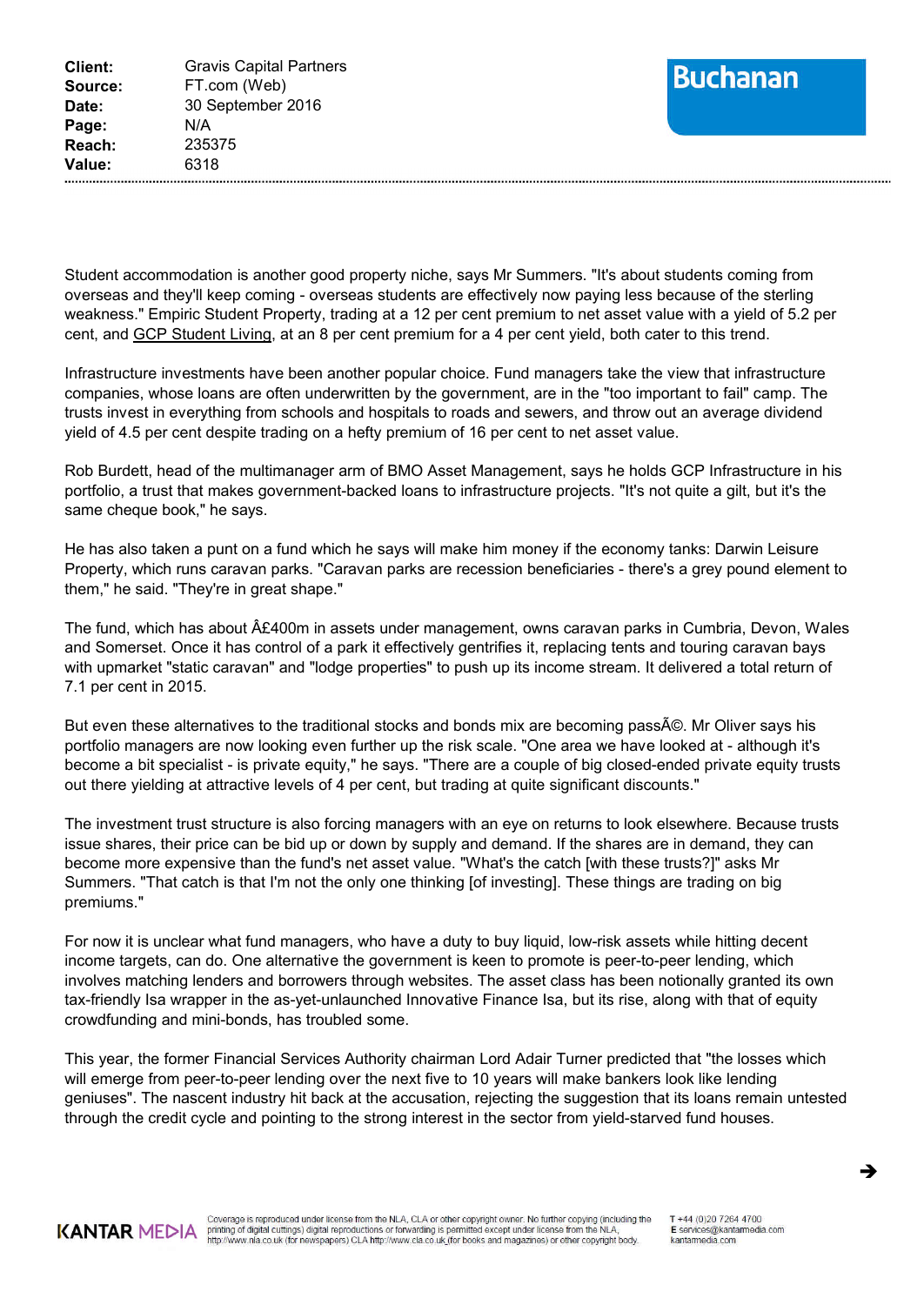

P2P is certainly a hot investment among income-hungry fund managers. BlackRock bought  $\hat{A}$ £12.7m worth of shares in Funding Circle's investment trust earlier this year, joining Invesco Perpetual, Aviva, M&G Investments, Legal and General, Newton Investment Management, Woodford Investment Management and Brooks Macdonald - all of which hold positions in one of the three major investment trusts offering exposure to the niche.

But investors looking for the returns available on the loans can also invest directly, buying loans themselves from the peer-to-peer lenders and enjoying returns of around 6 per cent, according to a metric run by investment bank Liberum. Despite questions over whether P2P can withstand an economic downturn, the sector has grown in popularity with retail investors on both sides of the Atlantic, originating just over  $\hat{A}E8$ bn in the UK alone.

So where does this leave investors? To get an income worth having, their money managers are making ever-riskier investments. Multi-asset funds are looking at private equity; strategic bond funds, which used to remain in gilts and investment grade debt, are now to be found buying Argentine bonds.

Ben Yearsley, co-founder of Wealth Club, a wealth manager, says he has been looking at a debt offering from a company selling back-up battery power to the National Grid. "It's a mini-bond, that's the problem," he said, referring to the higher-risk debt instrument. "But this is where you're forced to go to get a decent level of income."

The shift into riskier assets is something retail investors need to be aware of, he says. "The more income you want the more risk you have to take," he says. "To me that's obvious - but there may be a proportion of people who don't realise that."

Above all, he advocates knowing what you buy. "If you've got an adviser, go back and ask the questions. Just because you have a wealth manager you still have a duty to understand the degree of risk you're taking."

The UK's love affair with property has been expressed through both direct buy-to-let holdings and property funds. Buy-to-let assets hit  $\hat{A}E1.2$ tn in June, while retail investors have long loved commercial property funds.

Recently, though, stamp duty changes by former chancellor George Osborne threaten to damp the profits made on buy-to-let, while property funds braved a storm of outflows in the immediate aftermath of Brexit - so much so that they were forced to suspend trading.

It is unclear whether the funds, which are just reopening, will replenish their lost cash, although asset managers are generally still confident that property will continue to yield income. Adrian Benedict, of Fidelity International's real estate arm, told the FT in July that he expected to see income return on property continue to be around 5 per cent over 30 years.

FT.comsite

[sourcelink] [http://w](http://www.ft.com/cms/s/83774dd6-83c5-11e6-8897-2359a58ac7a5,s01=1.html)[ww.ft.com/cms/s/83774dd6-83c5-11e6-8897-2359a58ac7a5,s01=1.htm](www.ft.com/cms/s/83774dd6-83c5-11e6-8897-2359a58ac7a5,s01=1.html)[l](http://www.ft.com/cms/s/83774dd6-83c5-11e6-8897-2359a58ac7a5,s01=1.html) [/sourcelink]



 $\rightarrow$